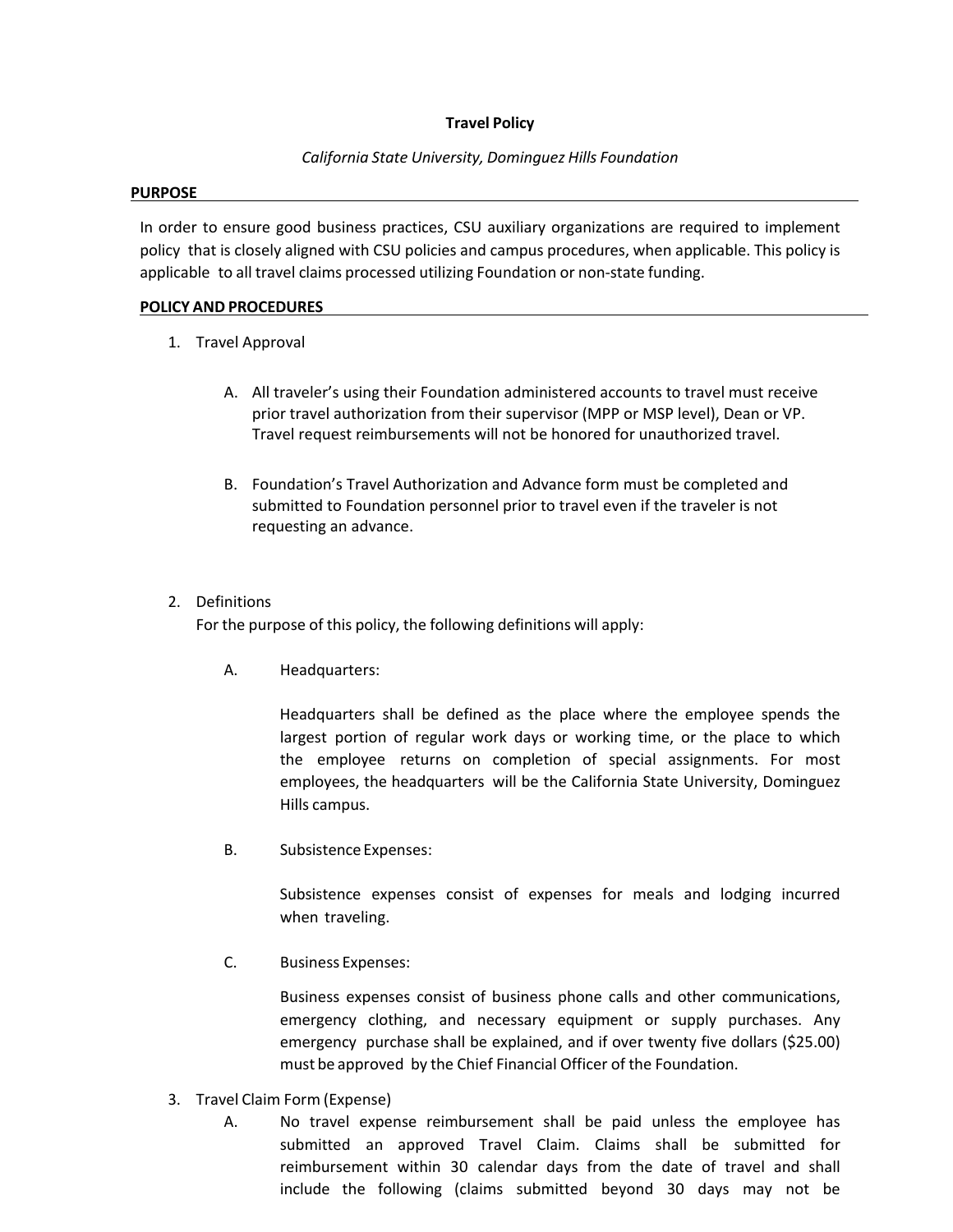reimbursed without justification from the employee'ssupervisor):

- Expenses are properly itemized, accompanied by the necessary original invoices/receipts, and approved by the employee's supervisor or authorized account signer.
- The signature of the account signer responsible for ensuring funding availability, appropriateness of travel, demonstrable benefit to the Foundation and/or University, and for ensuring completeness of supporting expense documentation including a copy of the published agenda for attendance at any conferences/meetings.
- If an employee is permitted to use a personal vehicle in the course and scope of Foundation business, the Foundation shall verify that the employee has and maintains personal automobile liability insurance and that the employee's personal vehicle is in safe mechanical condition as defined by State of California 2001 Vehicle Code, General Provisions, Division 12.
- To be eligible to receive reimbursement of mileage expenses or use of a rental car, the employee (driver) must have a valid California Driver's License and shall have completed the University's Defensive Driving Certification program. In addition, the Foundation has secured insurance coverage for Auto PhysicalDamage Liability provided through the Auxiliary Organization Risk Management Authority (AORMA).
- B. Each employee, when making a claim for travel expenses, must show the dates of each trip for which allowances are claimed and the times of departure and return. Time of departure and return, as used herein, means the time the employee starts from or returns to the office or, when leaving on a trip or returning from a trip without going to the office, home.
- C. Each employee must state the purpose or objective of each trip (including address of destination and name of event) for which reimbursement is claimed, and for each meal for which reimbursement is claimed. This must include a justification as to the demonstrable benefit the trip has to the Foundation and/or the University.
- D. Each employee must show headquarters address and primary dwelling address on the Travel Claim form.
- E. If travel expenses are to be reimbursed by a sponsored program (grant/contract), any restrictions contained in that agreement or the Grantor's policies supersedes this policy. In absence of policies from the Grantor, this policy will apply to all sponsored programtravel.
- F. Receipts in a foreign currency must be accompanied with a Foreign Travel Exchange Rate conversion table for the date on which the goods or services were received. This can be obtained from http://www.oanda.com/.
- G. If a Travel Advance has been received, said amount must be noted on the Travel Claim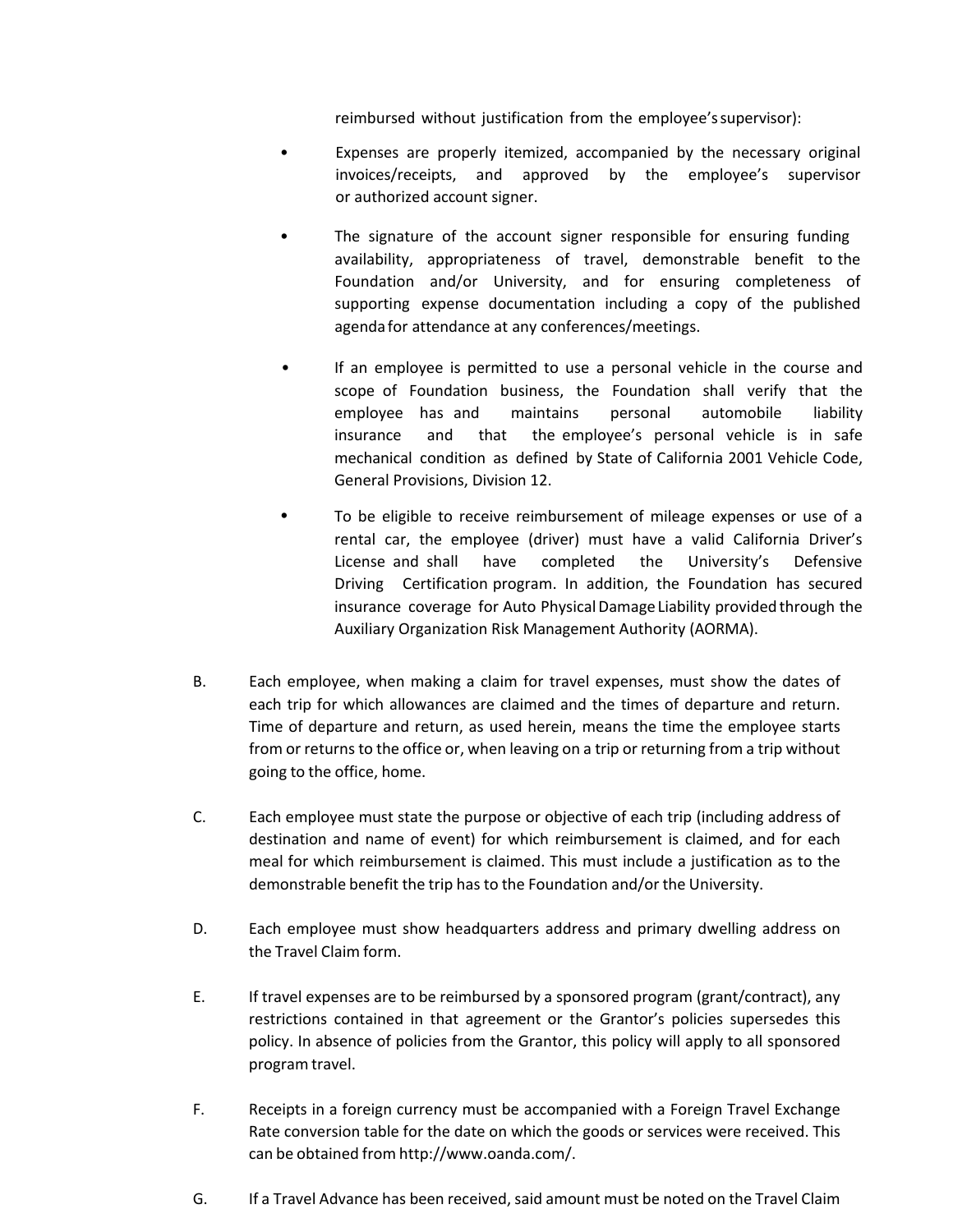form and must be deducted from the total amount of reimbursement.

- H. In situations where one employee is paying for the travel expenses (i.e. hotel costs, conference fees, etc.) for other employees, the documentation must provide proof of payment for each individual employee. Subsistence (per diem) will be paid to each employee individually and not to theirsupervisor or other Foundation employees.
- I. In cases where receipts cannot be obtained or have been lost, a statement to that effect shall be made in the expense account and the reason given. In the absence of satisfactory explanation of the amount involved, the expense shall not be allowed.
- J. Conference registration fees may be paid in advance directly by the Foundation or may be paid by the employee and then submitted on the Travel Claim form for reimbursement. If fees are paid directly by the Foundation (either via credit card or purchase order), the employee should note accordingly on the Travel Claim form and attach supporting documentation.
- K. It is the practice of the Foundation to reimburse employees for expenses incurred with their business travel and not to issue checks directly to the credit card issuer. Exceptions require the approval of the Executive Director or his/her designee.
- L. Each employee must completely fill out the applicable Foundation Travel Claim form

### 4. Meal Expenses

A. Business‐RelatedMeals:

When it is necessary for employees to conduct official University or Foundation business during a meal, they may be reimbursed if substantiated by an itemized receipt and an approved Check Request Form. Business related meals cannot be claimed on a Travel Expense Form or paid to the employee as per diem.

B. Meals at Conferences, Workshops, or Meetings:

Where a registration or other fee for a convention, conference or workshop includes meals, the employee's travel claim should not include reimbursement for meal expenses provided by the event or included with registration fees. In the event the employee must forgo the provided meal for health reasons, a receipt must be submitted for the meal that is purchased in lieu of the provided meal. A justification for the expense must accompany the claim. Total daily meal reimbursement cannot exceed approved CSU caps.

C. Meals While Traveling:

Meals and incidentals expenses incurred during travel to conduct official University or Foundation business are reimbursable based on actual amounts incurred, subject to the daily maximum meals and incidentals reimbursement cap set forth in Appendix D to the CSU Travel Procedures and Regulations. The reimbursement cap should not be treated as a per diem allowance. Only actual expenses incurred and substantiated are reimbursable.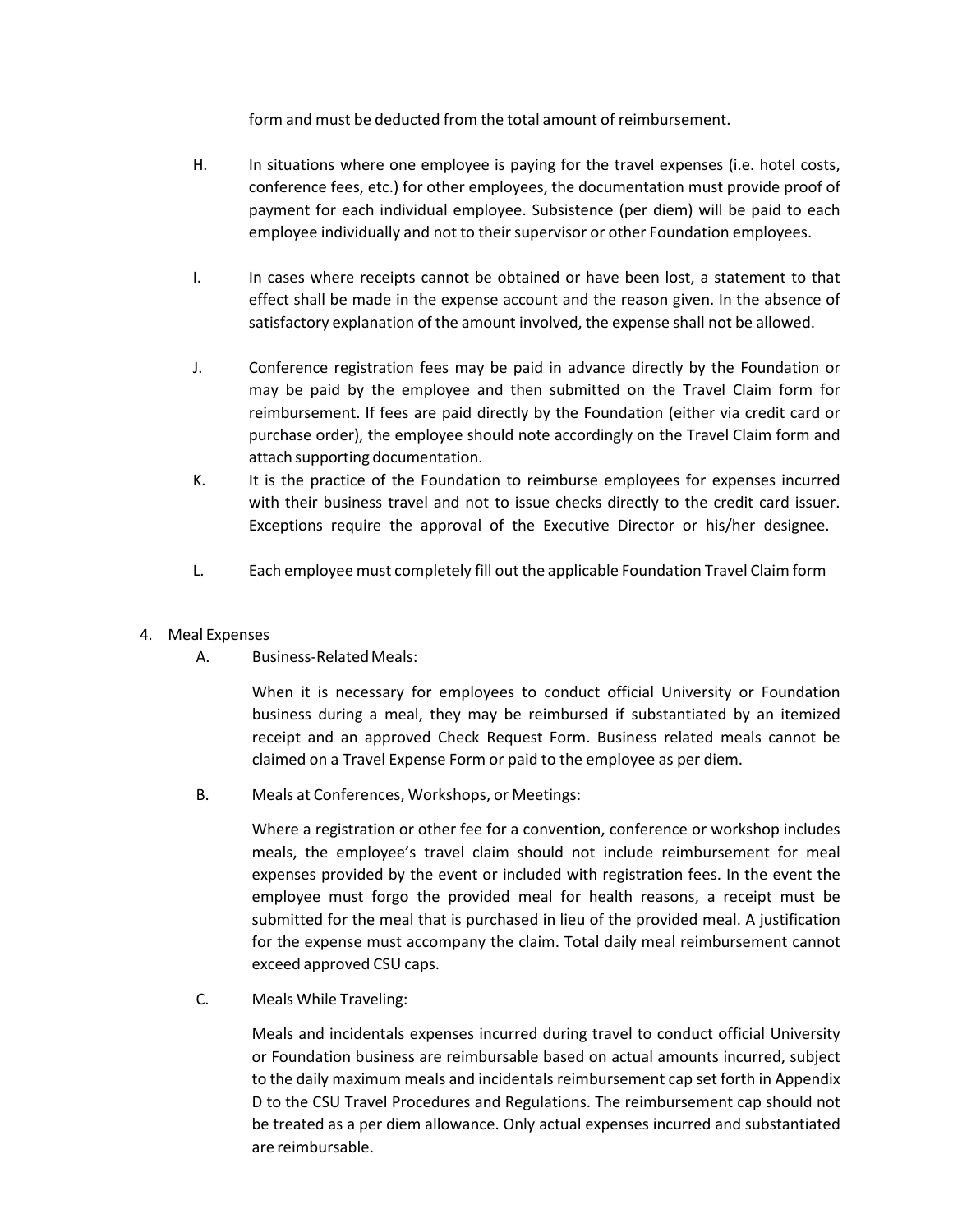If the traveler is unable to provide a required receipt, he/she must include a statement with the Travel Claim explaining why a receipt is not available.

If the travel begins at 7 a.m. or earlier, a breakfast may be claimed; if the travel begins at 11 a.m. or earlier, a lunch may be claimed; if the travel begins at 4 p.m. or before, a dinner may be claimed. On return, if the travel extends past 9 a.m., a breakfast may be claimed; if the travel extends past 2 p.m., a lunch may be claimed; if the travel extends past 6 p.m., a dinner may be claimed.

# 5. Travel Advance

- A. Travel advances are allowable and may be approved under extraordinary circumstances. If allowable, the travel advance must be reasonably calculated to not exceed the total estimated expense of trip. If a trip is cancelled or postponed indefinitely, the full amount of the advance must be remitted back to the Foundation within 14 business days.
- B. Travel advances must be approved in advance by the employee's supervisor and managing Director.
- C. If approved, a Travel Advance form must be submitted no earlier than sixty (60) days prior to actual travel dates.
- D. A Travel Claim with supporting receipts must be submitted no later than 30 calendar days after the date of travel.
- 6. TransportationExpenses
	- A. Transportation expenses consist of the charges for private car mileage allowances; overnight and day parking of vehicles; bridge and road tolls, necessary taxi, bus, streetcar, and rapid transit fares; and other charges essential to the transport to and from the official headquarters.
	- B. Employees are encouraged to obtain government rates for savings on airlines, hotels, rental cars, etc.
	- C. In any case in which reimbursement for expenses of transportation by private automobile or privately owned airplane is claimed, the license number of the automobile or the civilian airplane license number as well as the name of each employee being transported shall be stated.
	- D. Expenses arising from travel between home and headquarters are not allowed. Where a trip is commenced or terminated at the claimant's home, the distance traveled shall be computed from the employee's headquarters.
	- E. No reimbursement will be allowed for transportation expense when the employee uses a privately owned motorcycle or motor‐driven cycle.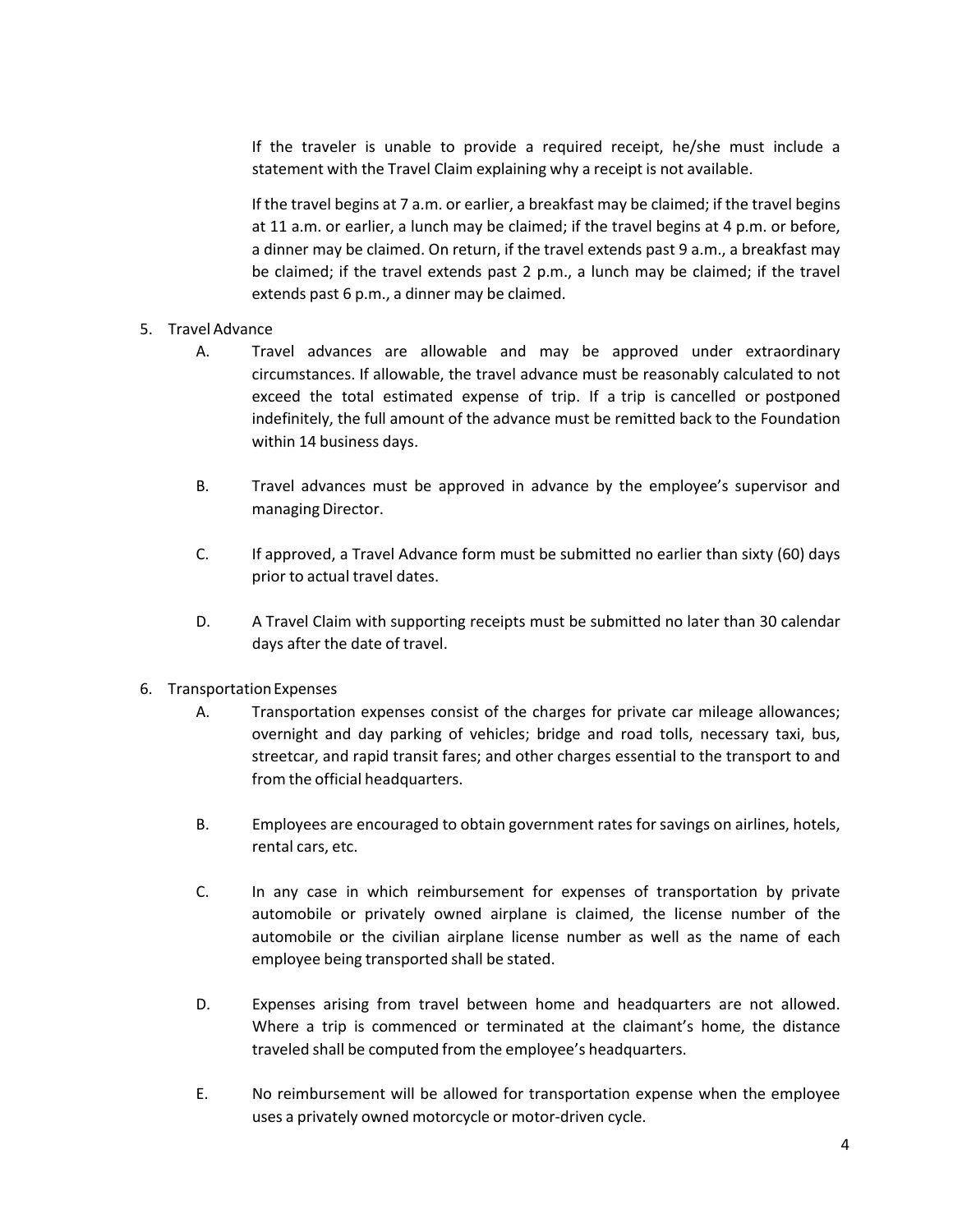- F. Reimbursement for costs associated with a vehicle rental including gasoline charges is allowable when substantiated by a voucher/receipt. Reimbursement does not include expenses for a damage waiver which is not required when renting from an authorized rental agency.
- G. Where a privately owned bicycle is used for Foundation business, the employee will be allowed to claim four (4) cents per mile.
- H. If an employee plans to rent/drive a vehicle in a foreign country, the employee must complete a travel notification form and approval by his/her supervisor or account signer.
- I. No reimbursement will be made for traffic/parking tickets or fines.
- J. No reimbursement will be allowed for expenses for spouses or other non‐essential individuals traveling with the traveler unless deemed necessary and approved, in advance, by the appropriate University Vice President or the University President.
- 7. Transportation by Aircraft
	- A. Employees are responsible to coordinate their own air travel arrangements at the most cost effective price. Allowable extra charges may include a checked baggage fee or administrative fees for itinerary or schedule changes. Such fees may be claimed for reimbursement when incurred for business purposes. Travel/accident insurance is not a reimbursable expense; however, there are exceptions for foreign travel. Employees should contact the University Risk Manager for questions about foreign travel insurance requirements.
	- B. Privately Owned Aircrafts. A claim of any employee for transportation by privately owned aircraft shall be allowed if the employee has obtained prior approval from the University's Risk Manager and the Foundation Chief Financial Officer.
	- C. Payment for air travel (coach class only) should be made on the employee's personal credit card or corporate Government credit card. If the employee has been issued a corporate credit card by the Foundation for business related expenditures, the employee should seek prior approval from their immediate supervisor prior to charging travel expenses to that corporate credit card. A copy of the travel receipt plus a copy of the credit card statement should be attached to the Travel Claim form and noted accordingly to ensure that the employee is not reimbursed for that cost if the credit card statement is paid directly by the Foundation.
	- D. Employees may accrue their own frequent flier mileage for trips taken on official Foundation and/or University business. The Foundation does not reimburse employees for tickets purchased with frequent flyer miles.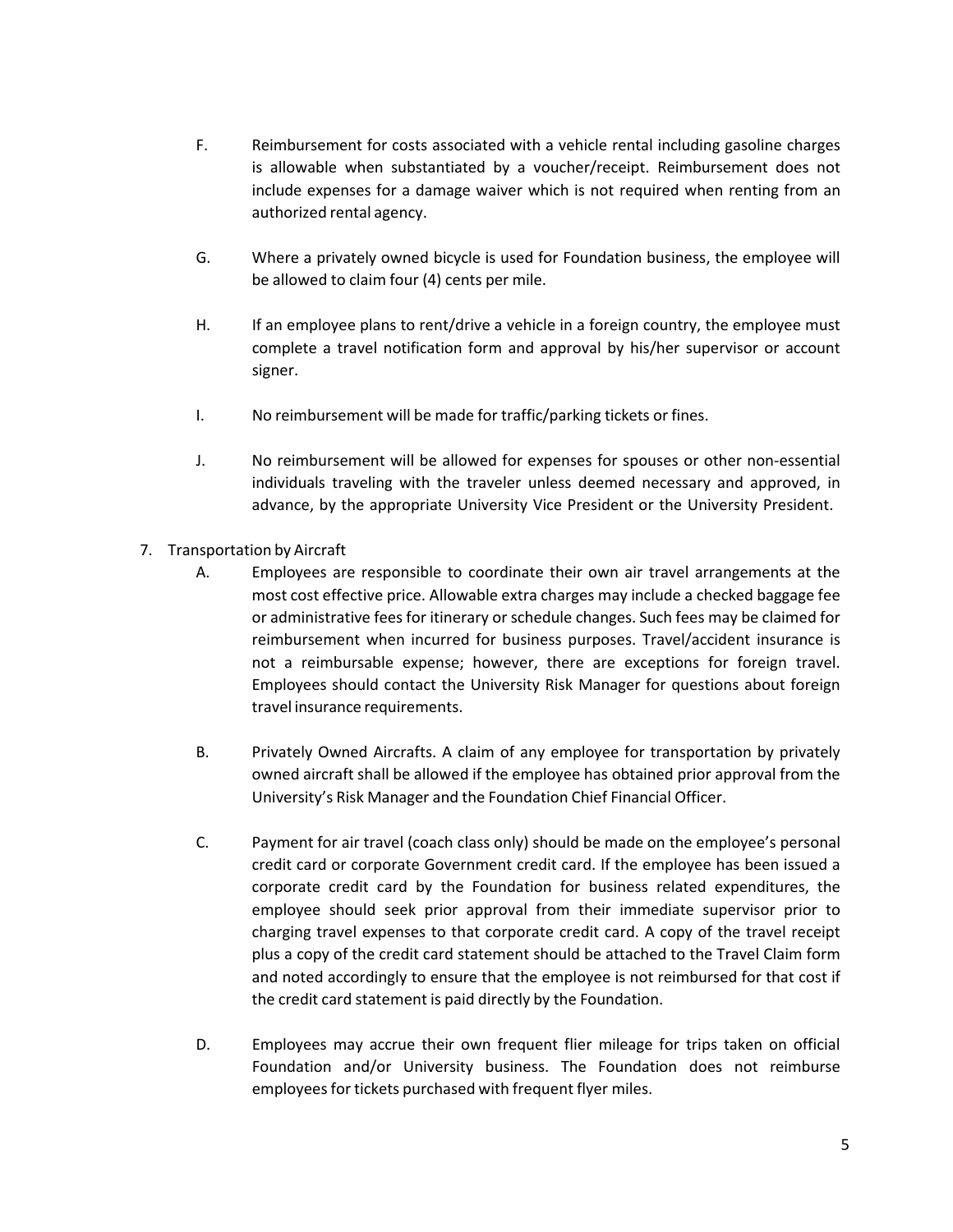- E. Employees may use their airline miles to upgrade as long as the airfare purchased is the lowest available economy class airfare. Employees purchasing a more expensive airfare to obtain the upgrade must pay the difference between the lowest fare available and the fare purchased. The source of an upgrade must be noted on the Travel Expense Form.
- F. Employees will not be reimbursed for dues for membership in airline clubs, except in situations where an extraordinary amount of business travel is required as part of an employee's job responsibilities. Such expense authorizations require the approval of the Executive Director or his/her designee.
- 8. Transportation by Private Automobile
	- A. Where claimant is authorized to operate a privately owned automobile, the following rates will be allowed:
		- 1. Standard Rate:

The CSU standard business mileage reimbursement rate will be utilized.

2. Rate of Travelers with Physical Disabilities:

Employees who must operate a motor vehicle because of a physical disability or must operate only specially equipped or modified vehicles may claim up to the specified CSU rate(s) with certification as follows:

"I certify that the actual cost of operating my vehicle is equal to or greater than the rate claimed."

Supervisors who approve claims pursuant to this subsection have the responsibility of determining the need for the use of such vehicles, in accordance with the Americans with Disabilities Act and other applicable laws and regulations.

- B. Ferry, bridge, or toll road charges shall be allowed; however, fines for not paying such charges in an appropriate fashion shall not be.
- C. Expenses for gasoline or routine automobile repairs/maintenance are not allowable for reimbursement. Expenses for gasoline used for a privately owned automobile should not be charged to a Foundation corporate credit card and should be reimbursed as a direct expense.
- D. The rates of reimbursement for mileage set out in this section include the cost of maintaining liability insurance at the minimum amount prescribed by law and collision insurance sufficient to cover the reasonable value of the vehicle, less a standard deductible. When a privately owned vehicle operated by an employee is damaged by collision or receives other accidental damage, reasonable reimbursement for repair shall be allowed under the following conditions: